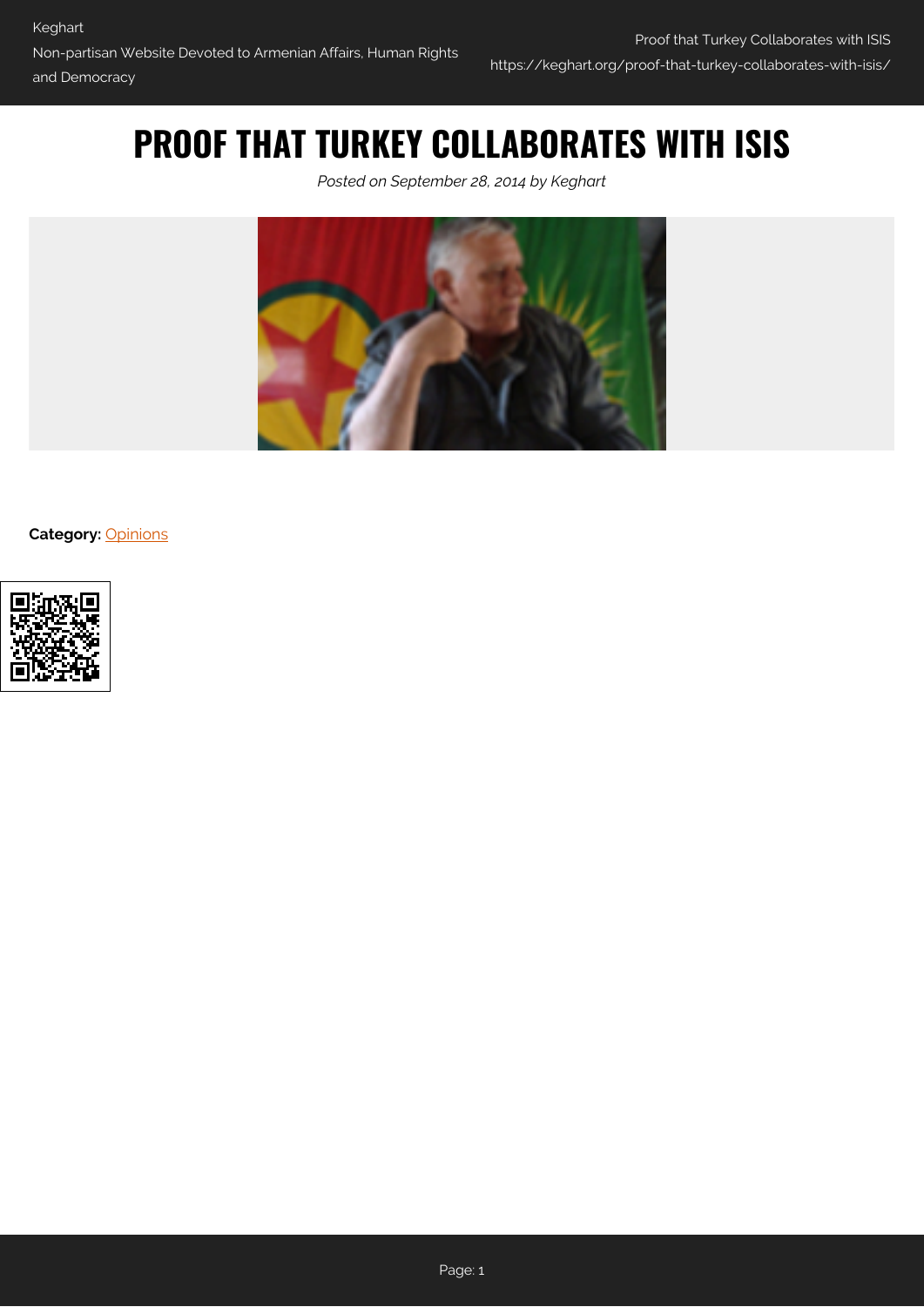In an exclusive interview, in late September, with journalist Amberin Zaman of "The Economist", senior commander of Kurdistan Workers Party (PKK) Cemil Bayik provided irrefutable proof that Turkey collaborates with ISIS (Daesh). To read the entire interview click on [Al-Monitor.](http://www.al-monitor.com/pulse/originals/2014/09/turkey-pkk-commander-bayik-threatens-resume-war.html#ixzz3EamyUsXQ)

## **Amberin Zaman**: *How is the Islamic State onslaught against [Kobani](http://en.wikipedia.org/wiki/Ayn_al-Arab) affecting the peace process in Turkey?*

In an exclusive interview, in late September, with journalist Amberin Zaman of "The Economist", senior commander of Kurdistan Workers Party (PKK) Cemil Bayik provided irrefutable proof that Turkey collaborates with ISIS (Daesh). To read the entire interview click on [Al-Monitor.](http://www.al-monitor.com/pulse/originals/2014/09/turkey-pkk-commander-bayik-threatens-resume-war.html#ixzz3EamyUsXQ)

**Amberin Zaman**: *How is the Islamic State onslaught against [Kobani](http://en.wikipedia.org/wiki/Ayn_al-Arab) affecting the peace process in Turkey?*

**Camil Bayik**: The attacks by IS against Kobani helped elucidate two things. One was whether Turkey's collaboration with IS is continuing or not. The other is whether the peace process is continuing in the north or not. What emerged is that Turkey is continuing its relations with IS and that Turkey will not solve the Kurdish problem in the north. Because a Turkey that supports IS attacks against Kobani, that seeks to depopulate Kobani and lobbies for the establishment of a buffer zone cannot sever its ties with IS. Because if it did so IS would expose all of Turkey's dirty laundry, and document the links between them.

## **AZ:** *Are you able to prove that these links exist?*

**CB**: Before IS attacked Kobani, Turkish officials contacted the YPG official responsible for Kobani. They warned him that should the YPG attack the Shah tomb that Turkey would retaliate in kind. I repeat, they said this before we were aware that IS would attack. Isn't this strange?

 $\pmb{\times}$ Second, two days after the campaign against Kobani started, a Turkish train stopped at an Arab village near Tell Abyad border gate and unloaded weapons and ammunition that were taken by IS. There are eyewitnesses to this transfer. And during this period the hostages affair is supposedly resolved.

These events are all interlinked. Turkey then opens the Mursitpinar border gate with Kobani just as IS fires Katyusha rockets at Kobani and surrounding villages to sow panic among the people. Turkey opens the border gate on the third day of the attack so that the people can flee to Turkey. This is what IS wants as well. This proves the collusion between them. Because Turkey has long wanted the establishment of a buffer zone. Its aim is to prevent the Kurds in Rojava from winning a formal status. By emptying Kobani and provoking a mass exodus of people, Turkey can then claim before the international community that its own security is at stake and set about establishing a buffer zone.

 $\pmb{\times}$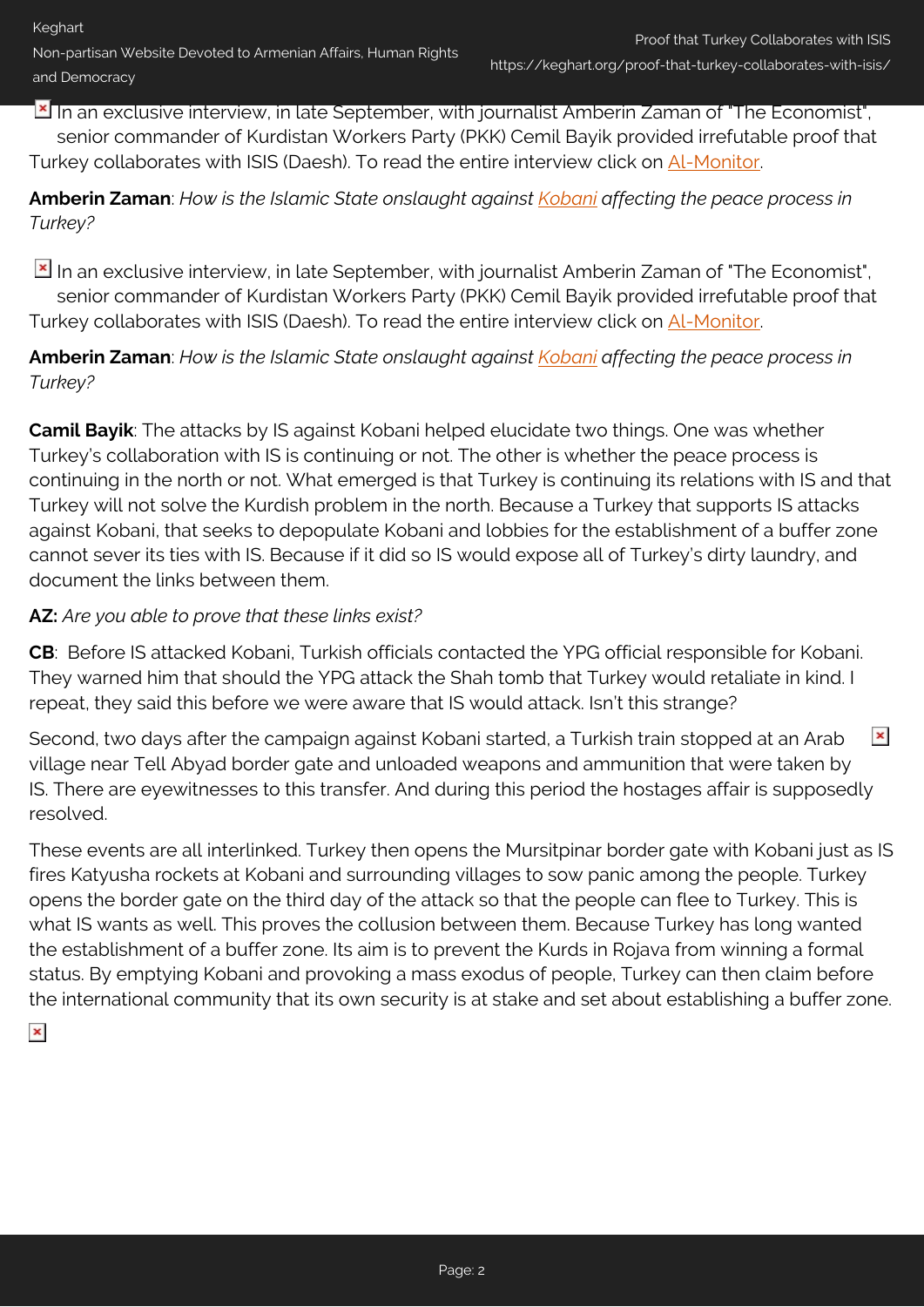Non-partisan Website Devoted to Armenian Affairs, Human Rights

**[Shield wall: Turkish soldiers block access to the Mursitpinar crossing near the Syrian border, as Syrian Kurdish people try to pass,](http://www.dailymail.co.uk/news/article-2772598/Turkey-refugee-crisis-deepens-Islamic-State-besieges-Syrian-border-town.html#i-20a41784de01497f)**

Proof that Turkey Collaborates with ISIS https://keghart.org/proof-that-turkey-collaborates-with-isis/

and Democracy

**[in the southeastern town of Suruc](http://www.dailymail.co.uk/news/article-2772598/Turkey-refugee-crisis-deepens-Islamic-State-besieges-Syrian-border-town.html#i-20a41784de01497f)**

## **Related Articles**

[Confusion persists over Turkey's position on IS](http://www.al-monitor.com/pulse/originals/2014/09/turkey-united-states-isis-position-confusion-erdogan.html) [No names needed: Obama rebukes Erdogan](http://www.al-monitor.com/pulse/originals/2014/09/turkey-united-states-un-erdogan-obama.html)